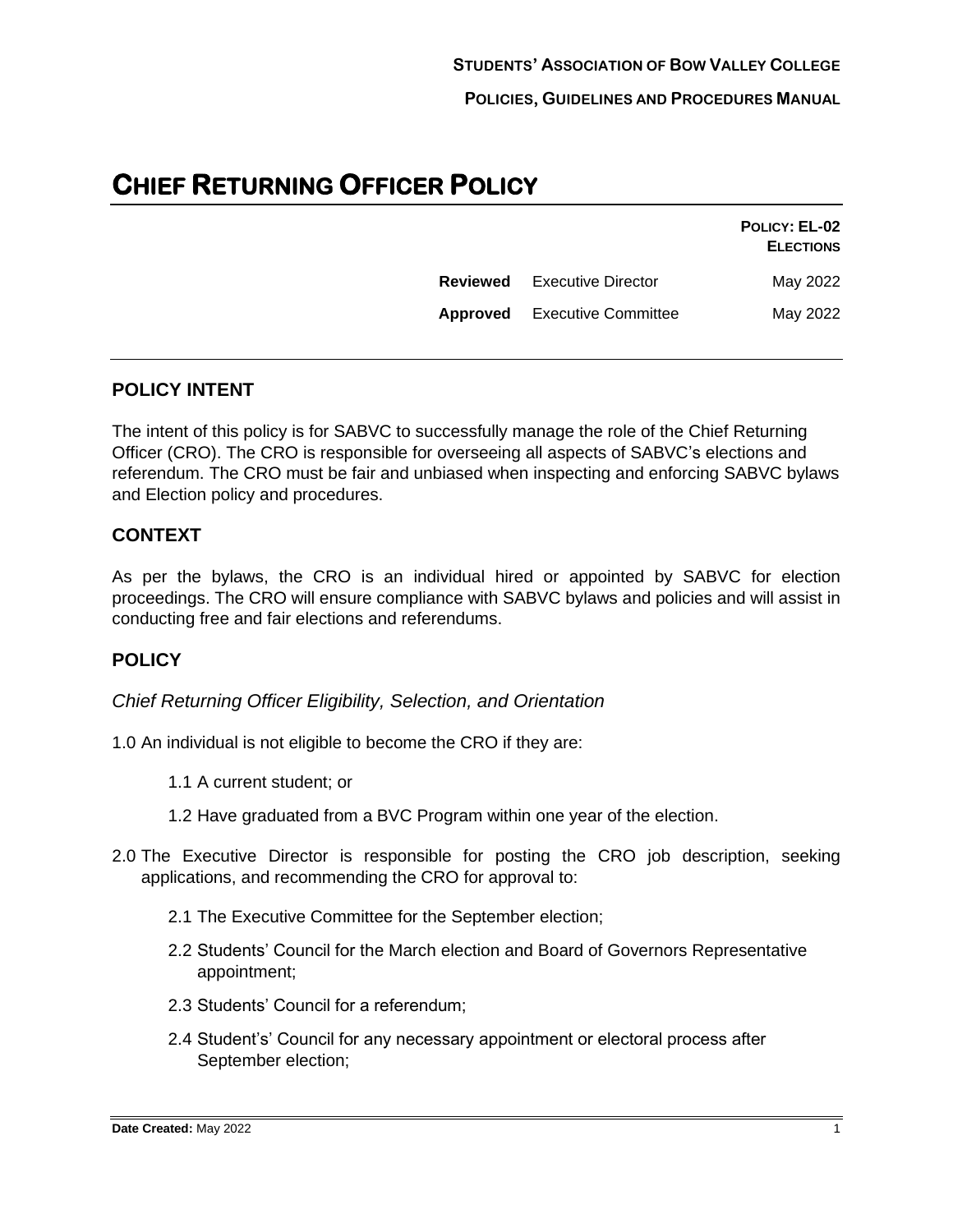## **POLICIES, GUIDELINES AND PROCEDURES MANUAL**

- 3.0 The Executive Director shall orient the CRO.
- 4.0 The CRO shall be a neutral individual with no apparent, potential, or explicit conflicts of interest or biases in the election or referendum and shall be able to handle the challenges and demands that may come with the position.
- 5.0 The CRO shall be available for SABVC during work hours for the nomination period, campaign period, election date(s), and 5 business days after the election results are announced.
	- 5.1 In case SABVC Appeals Committee receives an appeal after the election results, the CRO must be available for SABVC until the appeal process is finalized.

# *Election Responsibilities*

- 6.0 The CRO shall act independently from SABVC with no apparent interest in the outcome of the election to ensure fair and equitable elections. The CRO must not have any actual or perceived Conflict of Interest in respect of the election, all as determined by the Executive Director and Council, acting reasonably.
- 7.0 The duties and responsibilities of the CRO include:
	- 7.1 Being the main communication channel and answering questions in person on campus and/or online via email between nominees, candidates, and SABVC;
	- 7.2 Being responsible for the official results and all SABVC election official announcements to potential candidates, nominees, and candidates;
	- 7.3 Managing the candidate's nomination packages;
	- 7.4 Reviewing, analyzing, and making decisions to respond to complaints, comments, and inquiries regarding candidate conduct and the administration of the election, documenting all issues, and sanctions thoroughly;
	- 7.5 Reviewing inquiries regarding SABVC Electoral and Appointment Policy, and SABVC Election Campaign Procedures;
	- 7.6 Address and document in writing any misconduct or violation of election bylaws or policies;
	- 7.7 Being part of the Electoral Committee as a member;
	- 7.8 Chairing the All Candidates Meeting;
	- 7.9 Attending the All Candidates Forum;
	- 7.10 Being present on campus during the election date(s) to monitor the voting process;
	- 7.11 If the voting process is held in person, the CRO is responsible for assisting the Executive Director in: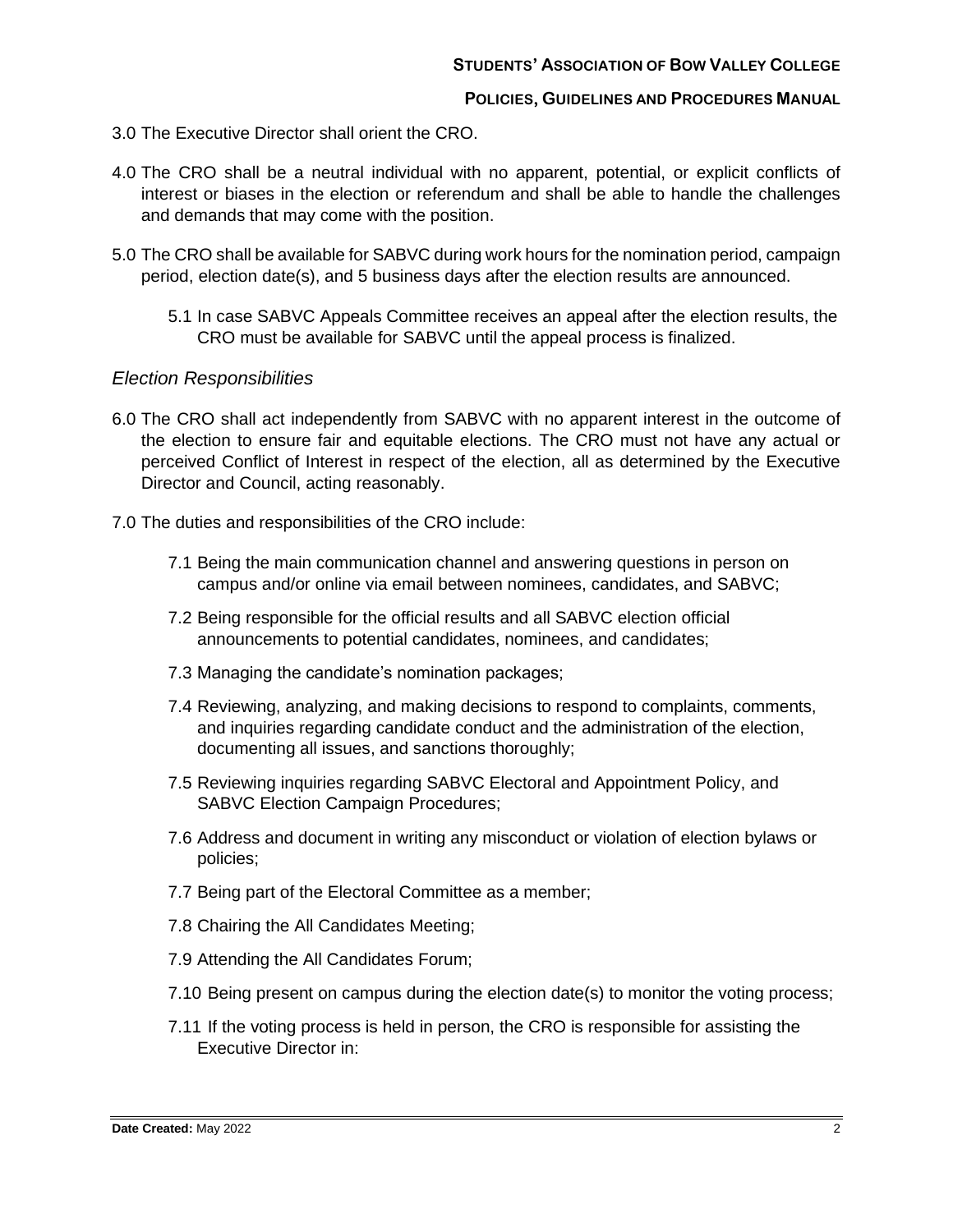## **STUDENTS' ASSOCIATION OF BOW VALLEY COLLEGE**

#### **POLICIES, GUIDELINES AND PROCEDURES MANUAL**

- 7.11.1 Overseeing the voting process including the transportation of ballots and ballot boxes; secure set-up and tear-down of voting stations each day; and confirming the eligibility of voters;
- 7.11.2 Facilitating the counting of ballots;
- 7.11.3 In the event of a tie, the ballots shall be immediately recounted. If a tie vote is confirmed, the CRO shall determine the winning Candidate by a coin toss;
- 7.12 Assisting the Executive Director and a minimum of two witnesses in examining and announcing the results of online voting;
- 7.13 Verifying the final election tallies and declaring the names of the elected Candidates;
- 7.14 Providing a final report detailing the election process to SABVC.
- 8.0 A CRO shall be paid a fair honorarium to be determined each year by Students' Council in compensation for their service.

# *Reporting*

9.0 The CRO is to report all appeals to the Appeals Committee; election and referendum matters to the Students' Council; and operational matters to the Electoral Committee.

# *Candidate Conduct*

- 10.0 Candidates who currently hold a position on Council or as an Executive shall not use, or appear to use, their position to further their campaign.
	- 10.1 Any current Executives who are running in an Election must take a leave of absence from their position during the Campaigning Period and submit their keys to the Association until the election is complete. Arrangements for the Executive's duties and responsibilities shall be made prior to the commencement of their leave.
	- 10.2 Candidates shall not attend SABVC events during the Campaigning Period.
- 11.0 SABVC resources shall not be used for the purpose of campaigning.
- 12.0 All Candidates and Campaign Team members for SABVC Elections are deemed to be associated representatives of SABVC and shall hold themselves to the standards defined in the BVC Learner Code of Conduct. Specifically, all Candidates and Campaign Team members shall:
	- 12.1 Be registered for the election and attend the All Candidates Meeting;
	- 12.2 Be personally responsible and liable for any damages resulting from the campaign;